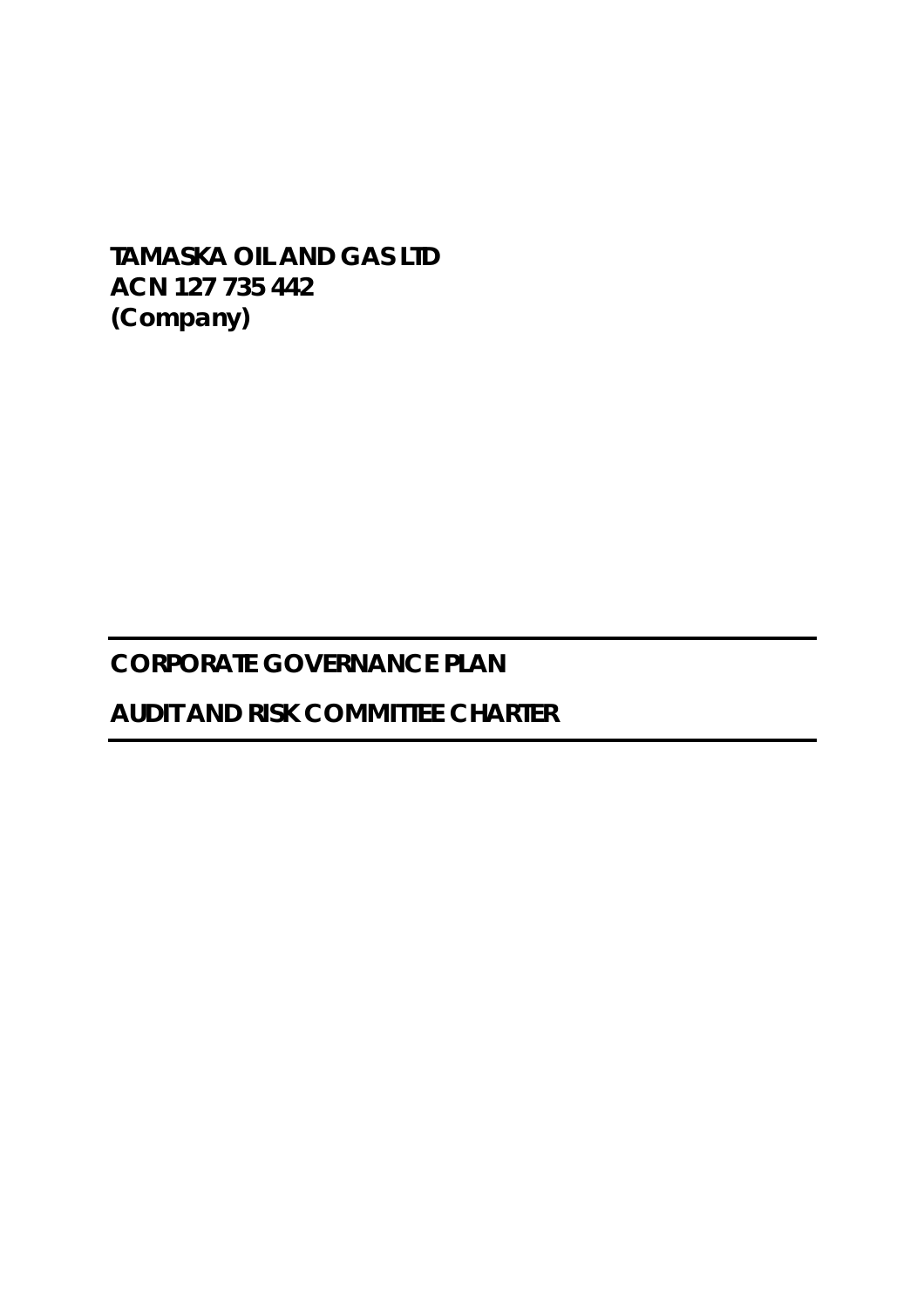# **SCHEDULE 3 – AUDIT AND RISK COMMITTEE CHARTER**

# **1. ROLE**

The role of the Audit and Risk Committee is to assist the Board in monitoring and reviewing any matters of significance affecting financial reporting and compliance. This Charter defines the Audit and Risk Committee's function, composition, mode of operation, authority and responsibilities.

# **2. COMPOSITION**

The Board will strive to adhere to the following composition requirements for the Committee where at all possible. However the Board acknowledges that the composition of the Board may not allow adherence to the following composition requirements from time to time.

- (a) The Committee must comprise at least three members.
- (b) All members of the Committee must be non-executive Directors.
- (c) A majority of the members of the Committee must be independent nonexecutive Directors in accordance with the criteria set out in Annexure A.
- (d) The Board will appoint members of the Committee. The Board may remove and replace members of the Committee by resolution.
- (e) All members of the Committee must be able to read and understand financial statements.
- (f) The Chairman of the Committee must not be the Chairman of the Board of Directors and must be independent.
- (g) The Chairman shall have leadership experience and a strong finance, accounting or business background.
- (h) The external auditors, the other Directors, the Managing Director, Chief Financial Officer, Company Secretary and senior executives, may be invited to Committee meetings at the discretion of the Committee.

# **3. PURPOSE**

The primary purpose of the Committee is to assist the Board in fulfilling its statutory and fiduciary responsibilities relating to:

- (a) the quality and integrity of the Company's financial statements, accounting policies and financial reporting and disclosure practices;
- (b) compliance with all applicable laws, regulations and company policy;
- (c) the effectiveness and adequacy of internal control processes;
- (d) the performance of the Company's external auditors and their appointment and removal;
- (e) the independence of the external auditor and the rotation of the lead engagement partner;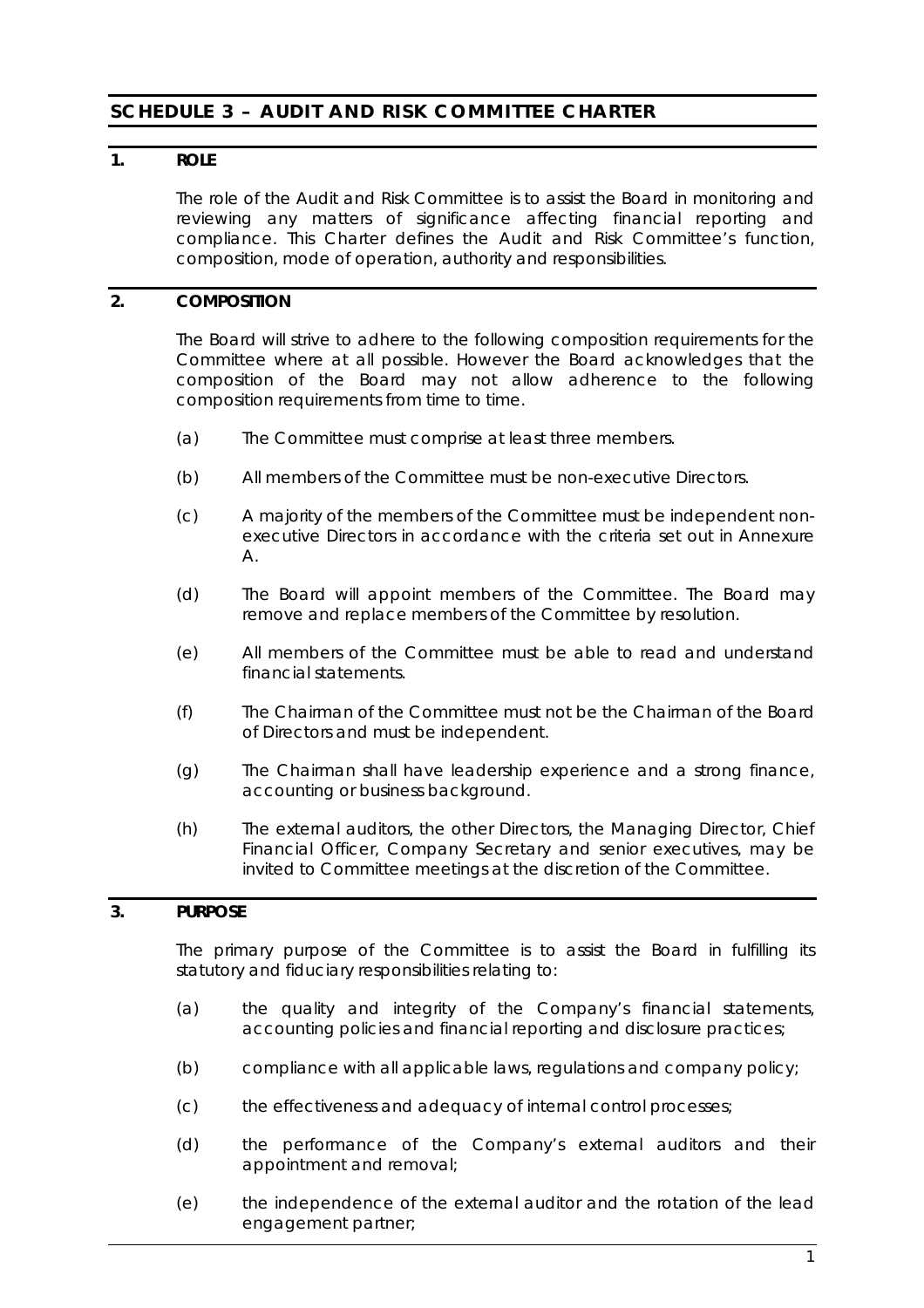- (f) the identification and management of business, economic, environmental and social sustainability risks; and
- (g) the review of the Company's risk management framework at least annually to satisfy itself that it continues to be sound and to determine whether there have been any changes in the material business risks the Company faces and to ensure that they remain within the risk appetite set by the Board.

A secondary function of the Committee is to perform such special reviews or investigations as the Board may consider necessary.

### **4. DUTIES AND RESPONSIBILITIES OF THE COMMITTEE**

# **4.1 Review of Financial Reports**

- (a) Review the appropriateness of the accounting principles adopted by management in the financial reports and the integrity of the Company's financial reporting.
- (b) Oversee the financial reports and the results of the external audits of those reports.
- (c) Assess whether external reporting is adequate for shareholder needs.
- (d) Assess management processes supporting external reporting.
- (e) Establish procedures for treatment of accounting complaints.
- (f) Review the impact of any proposed changes in accounting policies on the financial statements.
- (g) Review the quarterly, half yearly and annual results.
- (h) Ensure that, before the Board approves the Company's financial statements for a financial period, the Chief Executive Officer and Chief Financial Officer (or, if none, the person(s) fulfilling those functions) have declared that, in their opinion, the financial records of the Company have been properly maintained and that the financial statements comply with the appropriate accounting standards and give true and fair view of the financial position and performance of the Company and that the opinion has been formed on the basis of a sound system of risk management and internal control which is operating effectively.

#### **4.2 Relationship with External Auditors**

- (a) Recommend to the Board procedures for the selection and appointment of external auditors and for the rotation of external auditor partners.
- (b) Review performance, succession plans and rotation of lead engagement partner.
- (c) Approve the external audit plan and fees proposed for audit work to be performed.
- (d) Discuss any necessary recommendations to the Board for the approval of quarterly, half yearly or Annual Reports.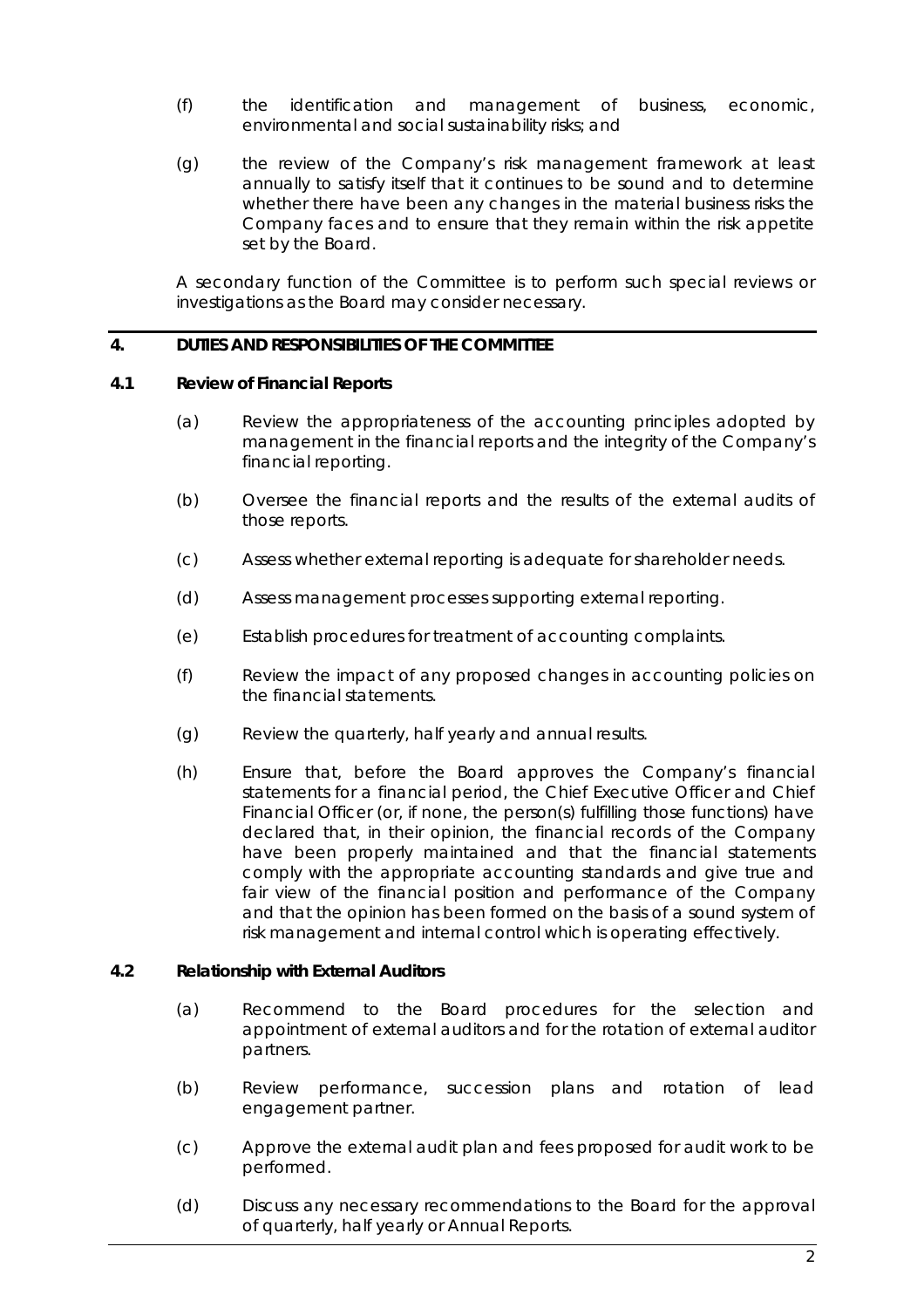- (e) Review the adequacy of accounting and financial controls together with the implementation of any recommendations of the external auditor in relation thereto.
- (f) Meet with the external auditors at least twice in each financial year and at any other time the Committee considers appropriate.
- (g) Provide pre-approval of audit and non-audit services that are to be undertaken by the external auditor.
- (h) Ensure adequate disclosure as may be required by law of the Committee's approval of all non-audit services provided by the external auditor.
- (i) Ensure that the external auditor prepares and delivers an annual statement as to their independence which includes details of all relationships with the Company.
- (j) Receive from the external auditor their report on, among other things, critical accounting policies and alternative accounting treatment, prior to the filing of their audit report in compliance with the Corporations Act.
- (k) Ensure that the external auditor attends the Company's Annual General Meeting and is available to answer questions from security holders relevant to the audit.

# **4.3 Internal Audit Function**

- (a) Monitor the need for a formal internal audit function and its scope.
- (b) Assess the performance and objectivity of any internal audit procedures that may be in place.
- (c) Review risk management and internal compliance procedures.
- (d) Monitor the quality of the accounting function.
- (e) Review the internal controls of the Company via consideration of any comments from the Company's internal and/or external auditors and/or commissioning an independent report on the Company's internal controls.

# **4.4 Risk Management**

- (a) Oversee the Company's risk management systems, practices and procedures to ensure effective risk identification and management and compliance with internal guidelines and external requirements.
- (b) Assist in identifying and managing potential or apparent business, economic, environmental and social sustainability risks (if appropriate).
- (c) Review the Company's risk management framework at least annually to satisfy itself that it continues to be sound.
- (d) Review reports by management on the efficiency and effectiveness of the Company's risk management framework and associated internal compliance and control procedures.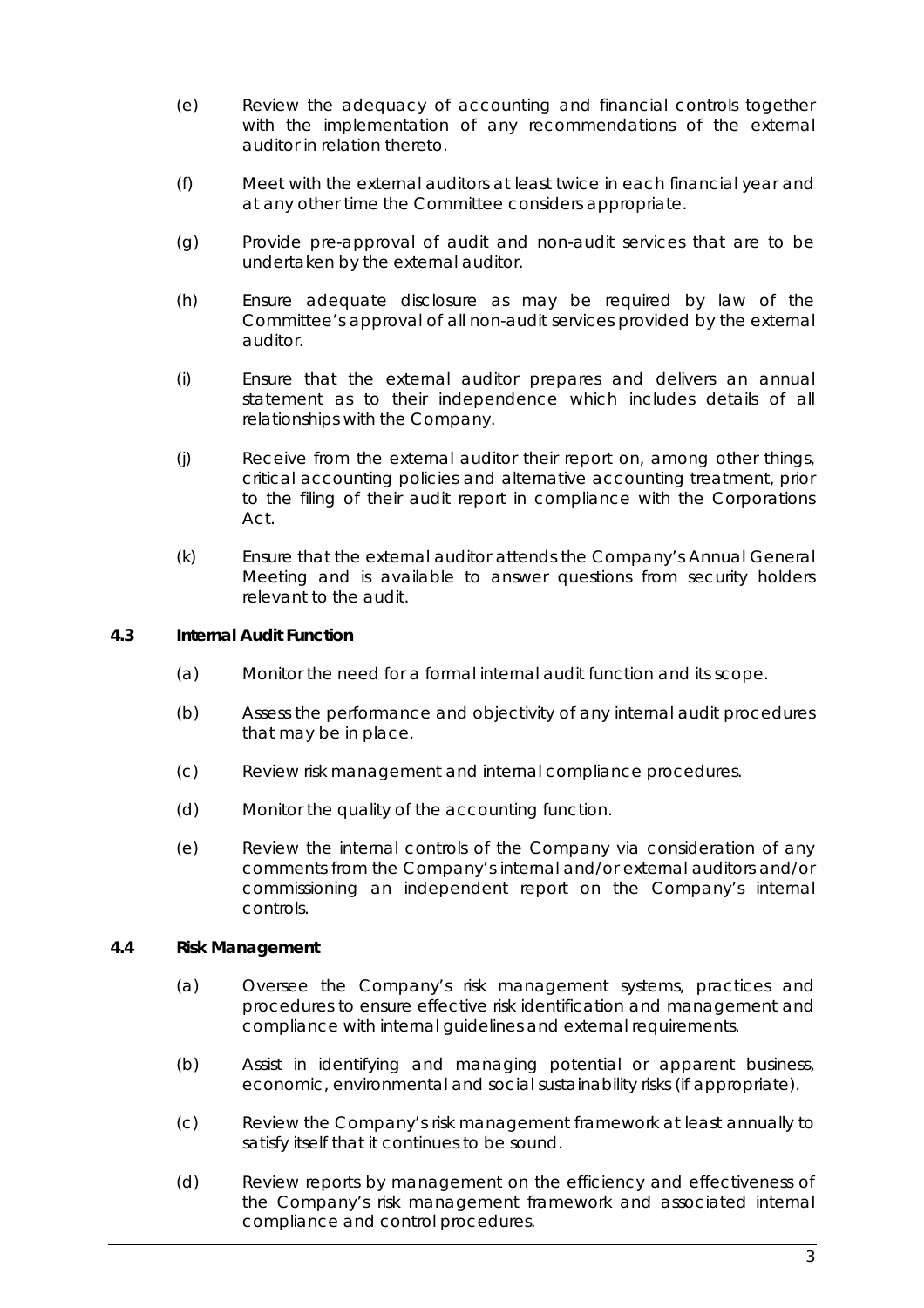# **4.5 Other**

- (a) The Committee will oversee the Company's environmental risk management and occupational health and safety processes.
- (b) The Committee will oversee procedures for whistleblower protection.
- (c) As contemplated by the ASX Corporate Governance Council's *Corporate Governance Principles and Recommendations*, and to the extent that such deviation or waiver does not result in any breach of the law, the Committee may approve any deviation or waiver from the "*Corporate code of conduct*". Any such waiver or deviation will be promptly disclosed where required by applicable law.
- (d) Monitor related party transactions.

# **5. MEETINGS**

- (a) The Committee will meet at least twice in each financial year and additionally as circumstances may require for it to undertake its role effectively.
- (b) Meetings are called by the Secretary as directed by the Board or at the request of the Chairman of the Committee.
- (c) Where deemed appropriate by the Chairman of the Committee, meetings and subsequent approvals and recommendations can be implemented by a circular written resolution or conference call.
- (d) A quorum shall consist of two members of the Committee. In the absence of the Chairman of the Committee or their nominees, the members shall elect one of their members as Chairman of that meeting.
- (e) Decisions will be based on a majority of votes with the Chairman having a casting vote.
- (f) The Committee Chairman, through the Secretary, will prepare a report of the actions of the Committee to be included in the Board papers for the next Board meeting.
- (g) Minutes of each meeting are included in the papers for the next full Board meeting after each Committee meeting.

#### **6. SECRETARY**

- (a) The Company Secretary or their nominee shall be the Secretary of the Committee and shall attend meetings of the Committee as required.
- (b) The Secretary will be responsible for keeping the minutes of meetings of the Committee and circulating them to Committee members and to the other members of the Board.
- (c) The Secretary shall distribute supporting papers for each meeting of the Committee as far in advance as possible.